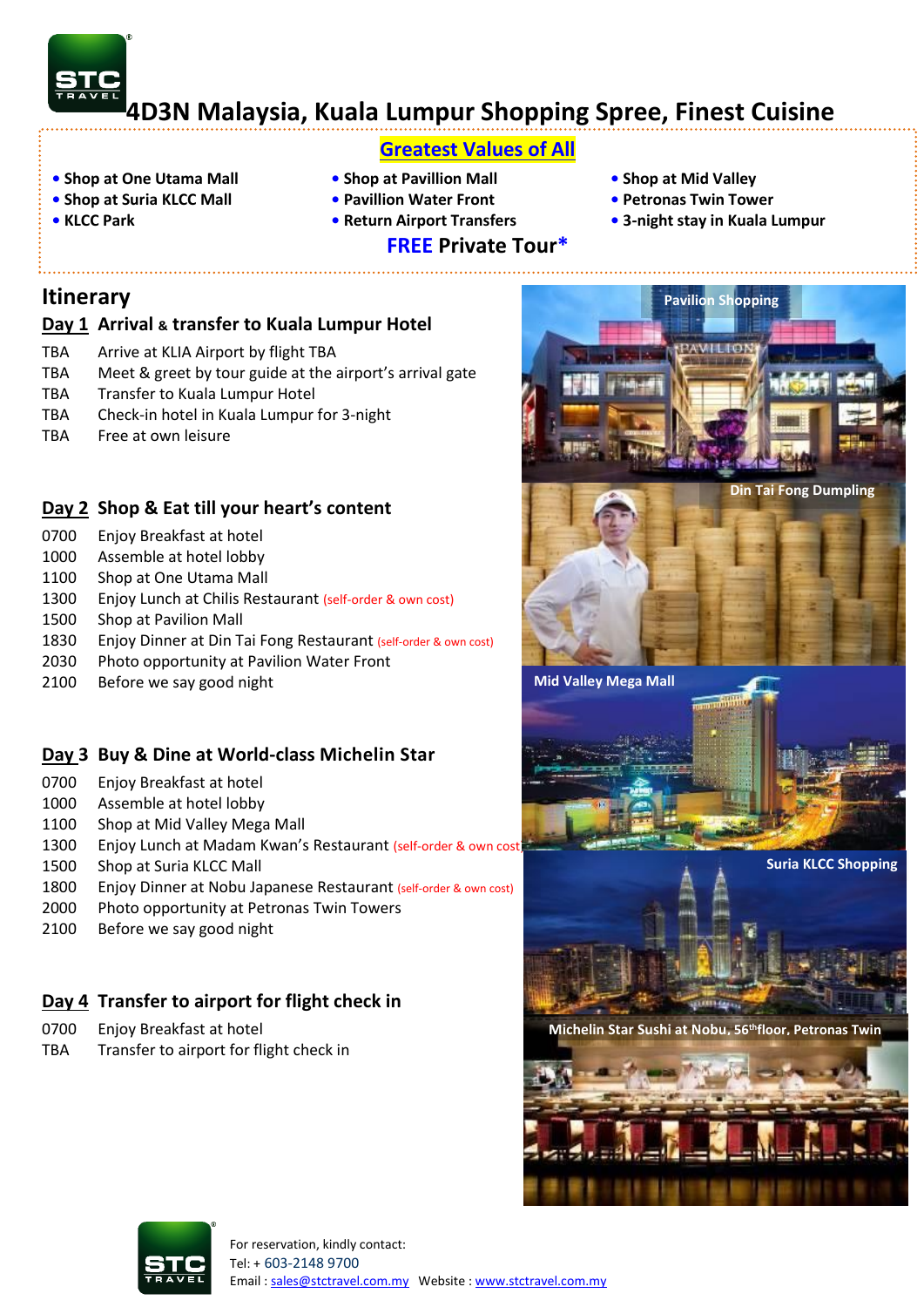

| Tour Code: KUL4D02 |                                                                        |                          | <b>Tour Fare (MYR)</b><br>(Per person per package) |                       |                     |                        |                         |                              |
|--------------------|------------------------------------------------------------------------|--------------------------|----------------------------------------------------|-----------------------|---------------------|------------------------|-------------------------|------------------------------|
| <b>Star</b>        | <b>Hotels</b>                                                          | <b>Travelling Period</b> | 2 <sup>1</sup><br><b>ADT</b>                       | $3 - 5$<br><b>ADT</b> | $6-8$<br><b>ADT</b> | $9 - 11$<br><b>ADT</b> | $12 - 14$<br><b>ADT</b> | <b>Single</b><br><b>Supp</b> |
| $3*$               | Izumi Hotel Bukit Bintang*<br>(SUP) Rating: 7.6                        | 01 Apr 19 - 31 Mar 20    | 2249                                               | 1629                  | 1009                | 969                    | 809                     | 300                          |
| $3*$               | Alpha Genesis Hotel Bukit Bintang*<br>(SUP), Rating: 7.0               | 01 Apr 19 - 31 Mar 20    | 2239                                               | 1639                  | 1019                | 969                    | 809                     | 310                          |
| $3*$               | Swiss-Inn Chinatown Kuala Lumpur<br>(DLX), Rating: 7.6                 | 01 Apr 19 - 31 Mar 20    | 2259                                               | 1659                  | 1039                | 999                    | 839                     | 330                          |
| $3*$               | Holiday Inn Express Kuala Lumpur<br>(STD), Rating: 8.4                 | 01 Apr 19 - 31 Mar 20    | 2319                                               | 1729                  | 1109                | 1069                   | 909                     | 400                          |
| $3*$               | <b>Hotel Capitol Kuala Lumpur</b><br>(SUP) Rating: 7.8                 | 01 Apr 19 - 31 Mar 20    | 2319                                               | 1729                  | 1109                | 1069                   | 909                     | 400                          |
| $3*$               | Cititel Mid Valley *<br>(SUP), Rating: 7.6                             | 01 Apr 19 - 31 Mar 10    | 2409                                               | 1819                  | 1199                | 1159                   | 999                     | 500                          |
| $4*$               | Verdant Hill Hotel Kuala Lumpur<br>(STD), Rating: 8.6                  | 01 Apr 19 - 31 Mar 20    | 2259                                               | 1649                  | 1039                | 1009                   | 839                     | 280                          |
| $4*$               | The Federal Kuala Lumpur<br>(SUP), Rating: 7.6                         | 01 Apr 19 - 31 Mar 20    | 2409                                               | 1799                  | 1199                | 1169                   | 999                     | 460                          |
| $4*$               | <b>Hotel Royal Kuala Lumpur</b><br>(DLX), Rating: 7.7                  | 01 Apr 19 - 31 Mar 20    | 2419                                               | 1809                  | 1209                | 1179                   | 1009                    | 460                          |
| $4*$               | <b>Furama Bukit Bintang</b><br>(DLX), Rating: 7.9                      | 01 Apr 19 - 31 Mar 20    | 2429                                               | 1819                  | 1219                | 1189                   | 1019                    | 480                          |
| $4*$               | <b>Ramada Suites KL City Centre</b><br>(Studio Executive), Rating: 8.5 | 01 Apr 19 - 31 Mar 20    | 2459                                               | 1849                  | 1249                | 1209                   | 1049                    | 500                          |
| $4*$               | <b>Novotel Kuala Lumpur City Centre</b><br>(SUP), Rating: 7.4          | 01 Apr 19 - 31 Mar 20    | 2479                                               | 1869                  | 1279                | 1229                   | 1069                    | 520                          |
| $4*$               | Meliá Kuala Lumpur<br>(Melia Guestroom), Rating: 8.3                   | 01 Apr 19 - 31 Mar 20    | 2519                                               | 1909                  | 1329                | 1279                   | 1119                    | 570                          |
| $5*$               | Dorsett Kuala Lumpur<br>(Dorsett Room), Rating: 8.1                    | 01 Apr 19 - 31 Mar 20    | 2529                                               | 1919                  | 1329                | 1289                   | 1119                    | 580                          |
| $5*$               | <b>Hotel Istana</b><br>(DLX), Rating: 8.3                              | 01 Apr 19 - 31 Mar 20    | 2579                                               | 1969                  | 1379                | 1339                   | 1169                    | 630                          |
| $5*$               | Parkroyal Kuala Lumpur *<br>(SUP), Rating: 8.2                         | 01 Apr 19 - 31 Mar 20    | 2589                                               | 1979                  | 1389                | 1349                   | 1179                    | 640                          |
| $5*$               | Berjaya Times Square Hotel *<br>(Studio), Rating: 7.4                  | 01 Apr 19 - 31 Mar 20    | 2649                                               | 2039                  | 1459                | 1409                   | 1249                    | 710                          |
| $5*$               | <b>JW Marriott Hotel Kuala Lumpur</b><br>(DLX), Rating: 8.7            | 01 Apr 19 - 31 Mar 20    | 2969                                               | 2369                  | 1789                | 1749                   | 1579                    | 1060                         |